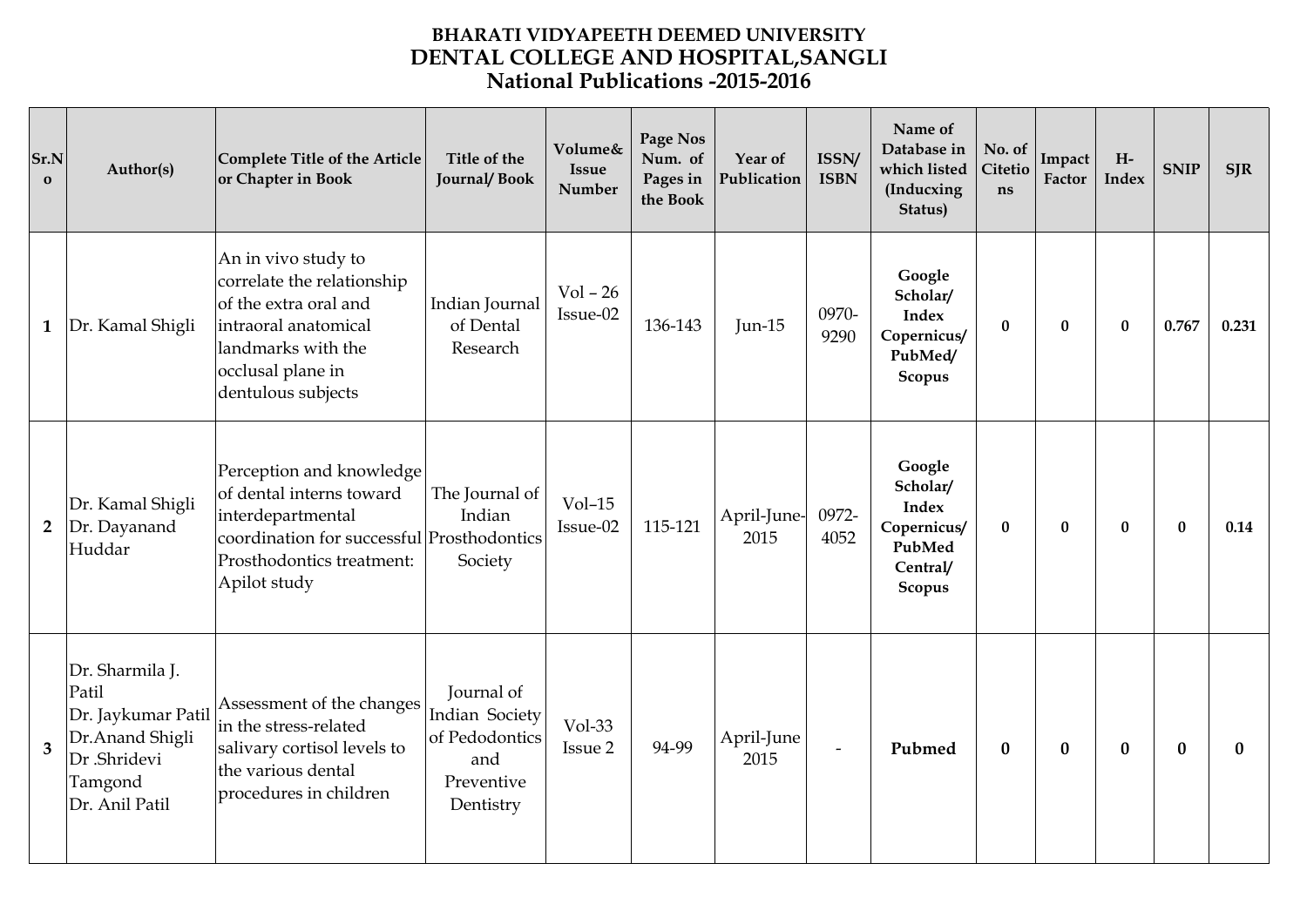| 4              | Dr.Manish<br>Agarwal<br>Dr.Jiwanasha<br>Agarwal Dr.Lalita<br>Nanjannwar | Dentofacial Assymetries<br>Challenginging Diagnosis<br>$\&$ Treatment Planning                                                   | Journal of<br>International<br>Oral Health              | Vol-<br>Issue-        |                  | $Jul-15$ | $\overline{\phantom{a}}$ | Pubmed/<br><b>Index</b><br>Copernicus            | $\bf{0}$         | $\bf{0}$     | $\bf{0}$       | $\bf{0}$       | $\bf{0}$     |
|----------------|-------------------------------------------------------------------------|----------------------------------------------------------------------------------------------------------------------------------|---------------------------------------------------------|-----------------------|------------------|----------|--------------------------|--------------------------------------------------|------------------|--------------|----------------|----------------|--------------|
| 5              | Dr. Umesh<br>Wadgave                                                    | Severity of dental trauma<br>and its associated factors<br>in 11 - 16 years old school<br>children in davangere city,<br>India   | Journal of<br>Orofacial<br>Sciences                     | $Vol - 7$<br>Issue-2  | 96-99            | $Jul-15$ | 0975-<br>8844            | Google<br>Scholar/<br>Scopus                     | $\mathbf{0}$     | $\mathbf{0}$ | $\theta$       | $\overline{0}$ | $\Omega$     |
| 6              | Dr. Raghavendra<br>Adaki<br>Dr. Kamal Shigli<br>Dr. Sandeep Patil       | Interim Removable Dental<br>Prosthesis with acrylic<br>resin flange for<br>mandibular guidance<br>therapy                        | Journal of<br><b>Indian Dental</b><br>Association       | $Vol-9$<br>Issue-8    | 31-34            | Aug-15   | $\overline{\phantom{a}}$ |                                                  | $\bf{0}$         | $\bf{0}$     | $\bf{0}$       | $\bf{0}$       | $\bf{0}$     |
| $\overline{7}$ | Dr. Umesh<br>Wadgave                                                    | Prevalence of aberrant<br>dental morphological<br>details in 6-10 year old<br>school children in an<br>indian population         | Contemporary<br>Clinical<br>Dentistry                   | $Vol - 6$<br>Issue -2 | $S175 -$<br>S180 | Sep-15   | 0976-<br>237X<br>177090  | Google<br>scholar/<br>Scopus                     | $\mathbf{0}$     | $\mathbf{0}$ | $\theta$       | $\theta$       | $\theta$     |
| 8              | Dr. Mahesh<br>Khairnar                                                  | Knowledge, Attitude and<br><b>Behavior Towards</b><br><b>Preventive Dentistry</b><br>Among Health Care<br>Students In Dhule City | Journal of Oral<br>Health and<br>Community<br>Dentistry | $Vol - 9$<br>Issue -3 | 115-119          | Sep-15   | $\overline{\phantom{a}}$ | Google<br>scholar/<br><b>Index</b><br>Copernicus | $\boldsymbol{0}$ | 1.889        | $\overline{0}$ | $\overline{0}$ | $\mathbf{0}$ |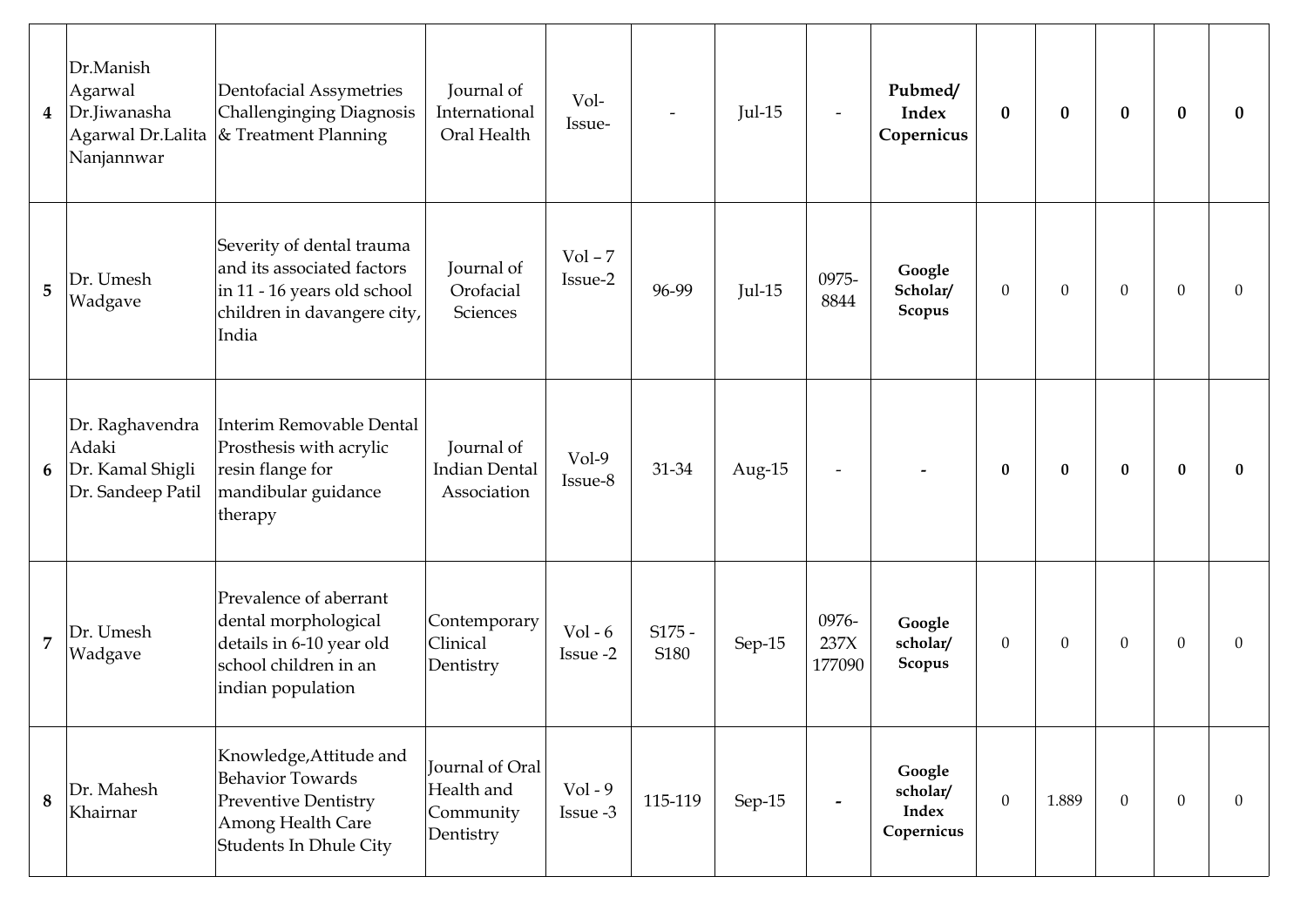| 9  | Dr. Sanjay<br>Byakodi                      | Oral cysticercosis: A case<br>report and review of<br>literature                                                       | Journal of<br>maxillofacial<br>and oral<br>surgery<br>n                                 | Vol 14<br>Issue-3                | 853-857       | Sep-15             | 0974-<br>942X            | Google<br>scholar/<br><b>Scopus</b>                                              | $\mathbf{0}$ | $\boldsymbol{0}$ | $\theta$ | $\mathbf{0}$ | $\mathbf{0}$ |
|----|--------------------------------------------|------------------------------------------------------------------------------------------------------------------------|-----------------------------------------------------------------------------------------|----------------------------------|---------------|--------------------|--------------------------|----------------------------------------------------------------------------------|--------------|------------------|----------|--------------|--------------|
| 10 | Dr. Anand Shigli                           | Catalase and sodium<br>fluoride mediated<br>rehabilitation<br>of enamel bleached with<br>37% hydrogen peroxide         | Journal of<br><b>Indian Society</b><br>of Pedodontics<br>and<br>Preventive<br>Dentistry | Vol -33<br>Issue -04             | 324-330       | Oct-Dec-<br>2015   | 0970-<br>4388            | Google<br>scholar/<br><b>Scopus</b>                                              | $\mathbf{0}$ | $\boldsymbol{0}$ | $\theta$ | $\mathbf{0}$ | $\theta$     |
| 11 | Dr. Barun Kumar<br>Dr. Vivek Gurjar        | Maxillary Rhinosinusitis-<br><b>A Crirical Review</b>                                                                  | Dental<br>Dialogue<br>(IDAMSB)                                                          | Vol-<br><b>XXXXI</b><br>Issue-04 | 103-105       | Dec-2015           | $\overline{\phantom{0}}$ | Scopus                                                                           | $\bf{0}$     | $\bf{0}$         | $\bf{0}$ | $\bf{0}$     | $\mathbf{0}$ |
| 12 | Dr. Raghvendra<br>Adaki<br>Dr.Kamal Shigli | A Novel speech prosthesis<br>for mandibular guidance<br>therapy in<br>hemimandibulectomy<br>patient: A clinical report | Contemporary<br>Clinical<br>Dentistry                                                   | Vol-07<br>Issue-01               | 118-121       | Jan-March-<br>2016 | 0976-<br>237X<br>177090  | <b>Index</b><br>Copernicus/<br>PubMed<br>Central<br>Scopus,<br>Google<br>Scholar | $\theta$     | $\boldsymbol{0}$ | $\theta$ | $\mathbf{0}$ | $\mathbf{0}$ |
| 13 | Dr. Umesh<br>Wadgave                       | Ethnic association of cups<br>os carabelli trait and<br>shoveling trait in an<br>Indian popualtion                     | Jouranal of<br>Clinical &<br>Dignostic<br>Research                                      | $Vol-10$<br>Issue-03             | 78ZC-<br>81ZC | Mar-16             |                          | PubMed<br>Central<br>Scopus,<br>Google<br>Scholar                                | $\bf{0}$     | $\bf{0}$         | $\bf{0}$ | 0.545        | 0.229        |
| 14 | Dr.Rutuja<br>Chopade                       | Esthetic Rehabilitation of<br>Crown Fracture Utilizing<br>Orthodontic Extrusion and<br><b>Restorative Modality</b>     | Jouranal of<br>Medical<br>Science and<br>Clinical<br>Research                           | Vol-3<br>Issue-3                 | 9696-9700     | Mar-16             | 2347-<br>176x            | Index<br>Copernicus/<br>Google<br>Scholar                                        | $\bf{0}$     | 5.244            | $\bf{0}$ | $\bf{0}$     | $\bf{0}$     |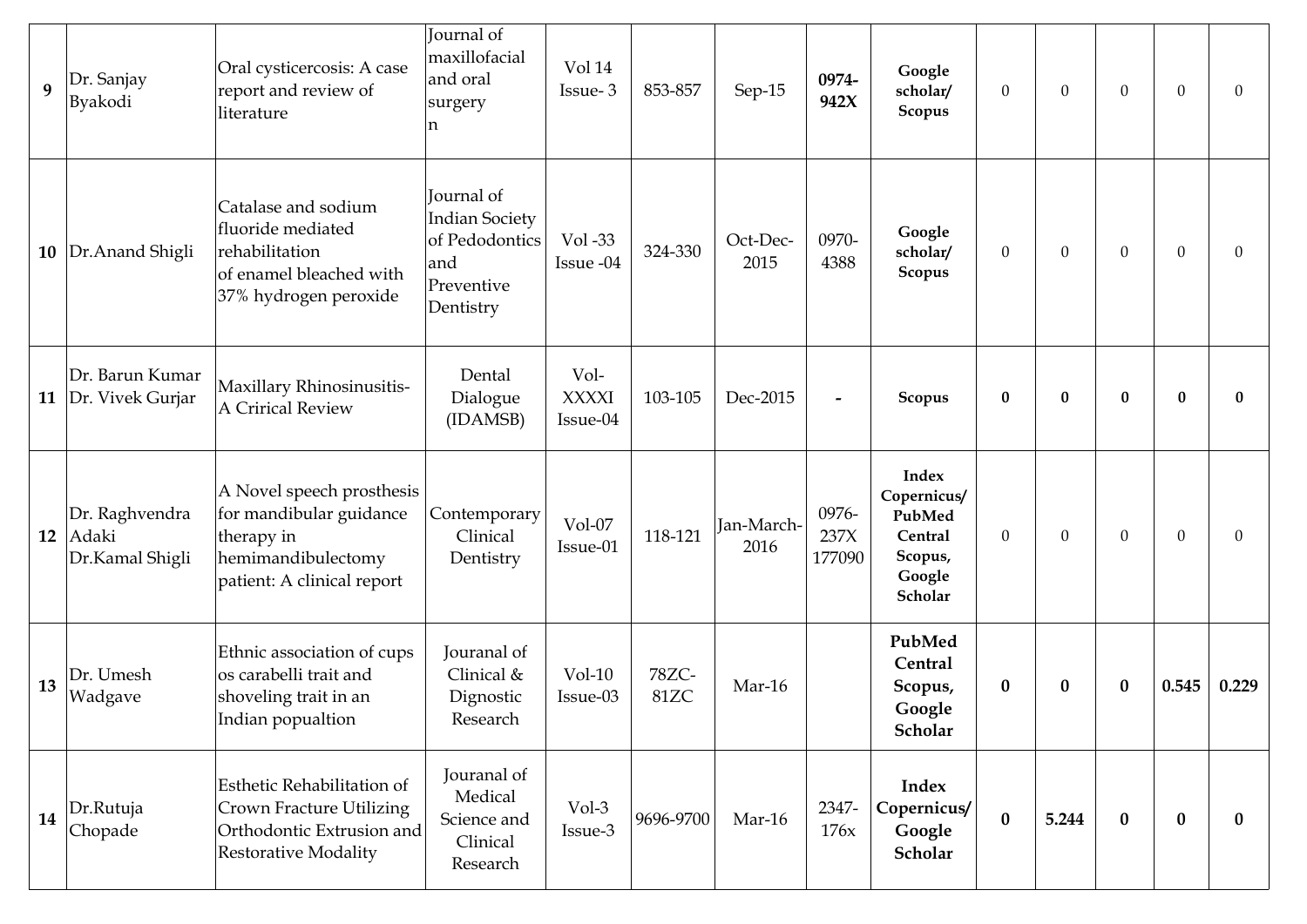| 15        | Dr. Kamal Shigli                         | Association between Oral<br>Candidiasis and ABO<br>blood types                                                                                                                                          | Journal of<br>Applied<br>Dental and<br>Medical<br>Sciences              | Vol-2<br>Issue-1     | 30-37    | Mar-16              | 2454-<br>2288 | <b>Index</b><br>copernicus/<br>Google<br>Scholar                                                       | $\bf{0}$         | $\bf{0}$ | $\bf{0}$ | $\boldsymbol{0}$ | $\bf{0}$ |
|-----------|------------------------------------------|---------------------------------------------------------------------------------------------------------------------------------------------------------------------------------------------------------|-------------------------------------------------------------------------|----------------------|----------|---------------------|---------------|--------------------------------------------------------------------------------------------------------|------------------|----------|----------|------------------|----------|
| <b>16</b> | Dr.Swapnil<br>Chopade                    | Loop connectors: An<br>Overlooked Solution to<br><b>Missing Anteriors-A Case</b><br>Report                                                                                                              | Annals of<br>Prosthodotics<br>and<br>Restotative<br>Dentistry           | Vol-2<br>Issue-1     | 01 to 03 | Jan-March-<br>2016  |               | Google<br>Scholar                                                                                      | $\bf{0}$         | $\bf{0}$ | $\bf{0}$ | $\boldsymbol{0}$ | $\bf{0}$ |
| 17        | Dr. Mamata<br>Kamat                      | Quantification and<br>Correlation of<br>Angiogenesis with<br>macraophages by<br>histomorphometric<br>method in central and<br>peripheral giant cell<br>granuloma: An<br>immunohistochemical<br>Analysis | Journal of<br>Cilinal and<br>Dignostic<br>Research                      | $Vol-10$<br>Issue-03 | $1$ to 5 | Mar-16              | 0973-<br>709X | Google<br>Scholar/<br>Pubmed/<br>Scopus                                                                | $\bf{0}$         | $\bf{0}$ | $\bf{0}$ | $\bf{0}$         | $\bf{0}$ |
| 18        | Dr. Kamal Shigli                         | Use of Power Point<br>presentation as a teaching<br>tool for undergraduate<br>students in the subject of<br>gerodontology                                                                               | The Journal of<br>Indian<br>Prosthodontics<br>Society                   | $Vol-16$<br>Issue-2  | 187-192  | Apr-16              | 0972-<br>4052 | PubMed<br>Cenrtal/<br><b>Index</b><br>copernicus/<br>Scopus/<br>Google<br>Scholar/<br><b>EBSCO/SJR</b> | $\boldsymbol{0}$ | $\bf{0}$ | $\bf{0}$ | $\bf{0}$         | 0.014    |
| 19        | Mrs. Smita Patil Dr.<br>Sampada Kanitkar | Study of Peak Expiratory<br>Flow Rate as the Assesment<br>of Lung Function in<br>Occupationally Exposed<br>Petrol Pump Workers of<br>Western Maharashtra                                                | Journal of<br>Krishna Institute<br>of Medical<br>Sciences<br>University | $Vol-5$<br>Issue-2   | 95-100   | April-June-<br>2016 |               | Scopus/<br>Google<br>Scholar/<br><b>Index</b><br>Copernicus                                            | $\bf{0}$         | $\bf{0}$ | $\bf{0}$ | $\bf{0}$         | $\bf{0}$ |